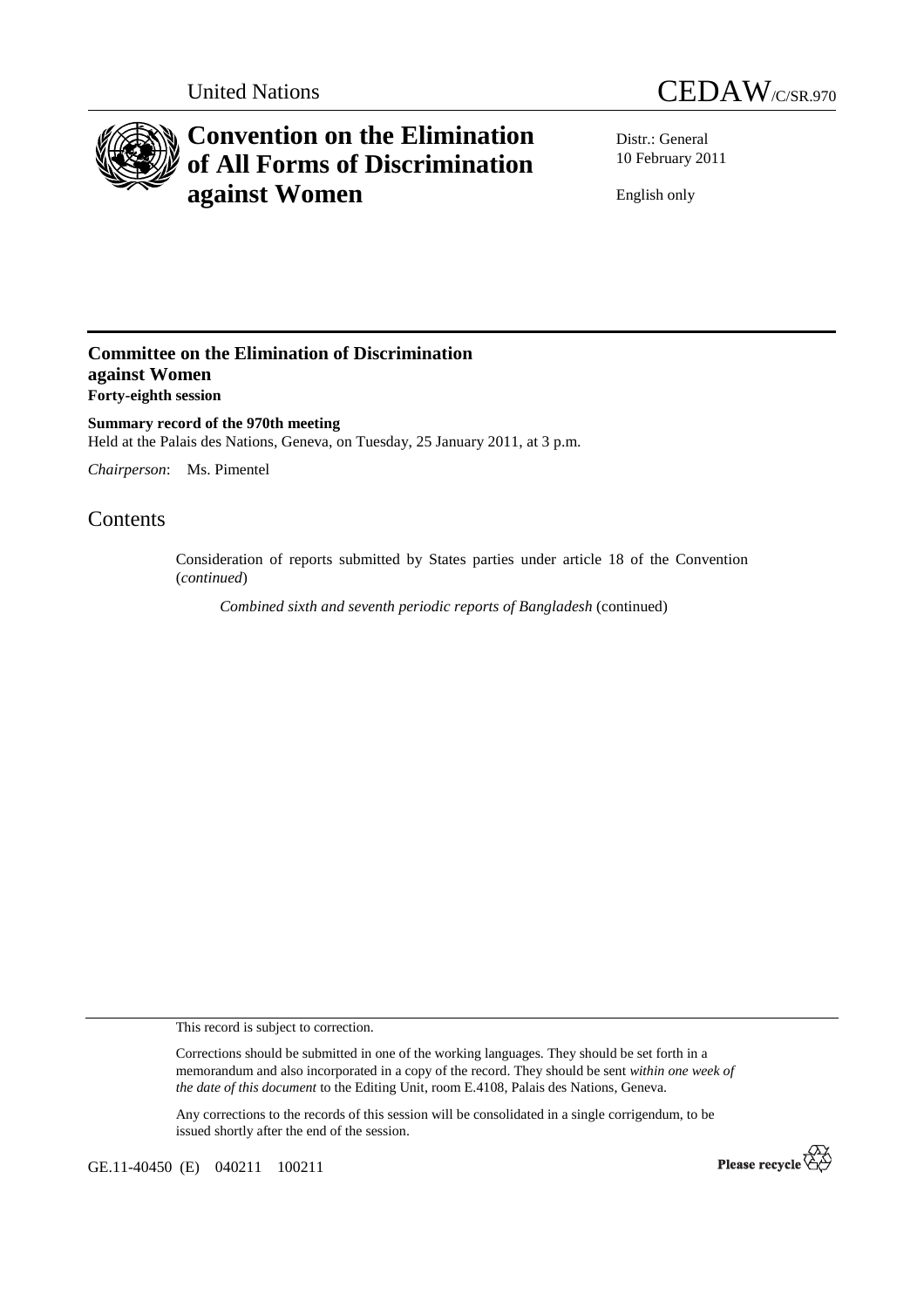*The meeting was called to order at 3.05 p.m.* 

 **Consideration of reports submitted by States parties under article 18 of the Convention** (*continued*)

*Combined sixth and seventh periodic reports of Bangladesh* (continued) (CEDAW/C/BGD/6-7; CEDAW/C/BGD/Q/7 and Add.1)

1. *At the invitation of the Chairperson, the delegation of Bangladesh took places at the Committee table.* 

2. **Ms. Chaudhury** (Bangladesh), providing further information on the empowerment of women, said that there had been significant progress with respect to women's participation in the political arena and that the necessary enabling environment had been established to maintain that progress. Women occupied a number of high-level posts in the Government; at cabinet level, there were currently six women ministers, including the Prime Minister. In the national parliament, there were currently 19 women parliamentarians who had been directly elected and a further 45 who occupied reserved seats. There was no bar for women to contest direct elections and the system of reserved seats encouraged women to come forward to stand as candidates in those elections, as demonstrated by the fact that a number of the current cohort of directly elected Members had previously held reserved seats. The Local Government Act of 1997, which provided for the direct election to reserved seats for women, represented a milestone in ensuring equal access for women to the grass-roots political power structure and in providing the framework for women's participation in the political decision-making process. In that connection, she said that the Representation of the People's Ordinance of 2008 required political parties to set a 33 per cent quota for women candidates in parliamentary elections.

3. In the civil service, an encouraging trend was that an increasing number of women were occupying high-level posts such as those of secretary, deputy commissioner and ambassador. In the Ministry of Health, women accounted for 46 per cent of the workforce. In the higher courts there were 6 women judges and in the lower courts there were more than 250 women judges. There were 2,000 women police officers and a further 3,000 were currently being recruited. The Government had set recruitment quotas for women of 10 per cent for gazetted posts, 15 per cent for non-gazetted posts and 60 per cent for primary school teaching posts. She highlighted the important role played by women in nongovernmental organizations (NGOs) in her country, and expressed her appreciation for their efforts in advancing women's rights.

4. She welcomed Ms. Belmihoub-Zerdani's comments made at the previous meeting, and reaffirmed her Government's commitment to continue its efforts to promote gender equality and non-discrimination.

5. **Ms. Bailey**, while commending the State party on its efforts to improve women's and girls' access to education, said that she remained concerned about a number of specific issues. For example, gender parity in enrolment had been achieved at the primary school level, but the corresponding completion and secondary school enrolment rates remained low. She asked what the Government was doing to reverse that trend, and requested more detailed information, in particular with regard to net enrolment rates for the primary and secondary levels. She also noted that there was a disparity between the quality of education in urban and rural areas and enquired what measures were being taken to equalize quality across the system. She commended the Government on the establishment of three women's polytechnic institutes and an Asian university for women as part of its efforts to close the gender gap in technical and tertiary education. However, she expressed concern that the range of options available to students in single-sex educational establishments was often limited to those areas that were considered appropriate for the particular group concerned.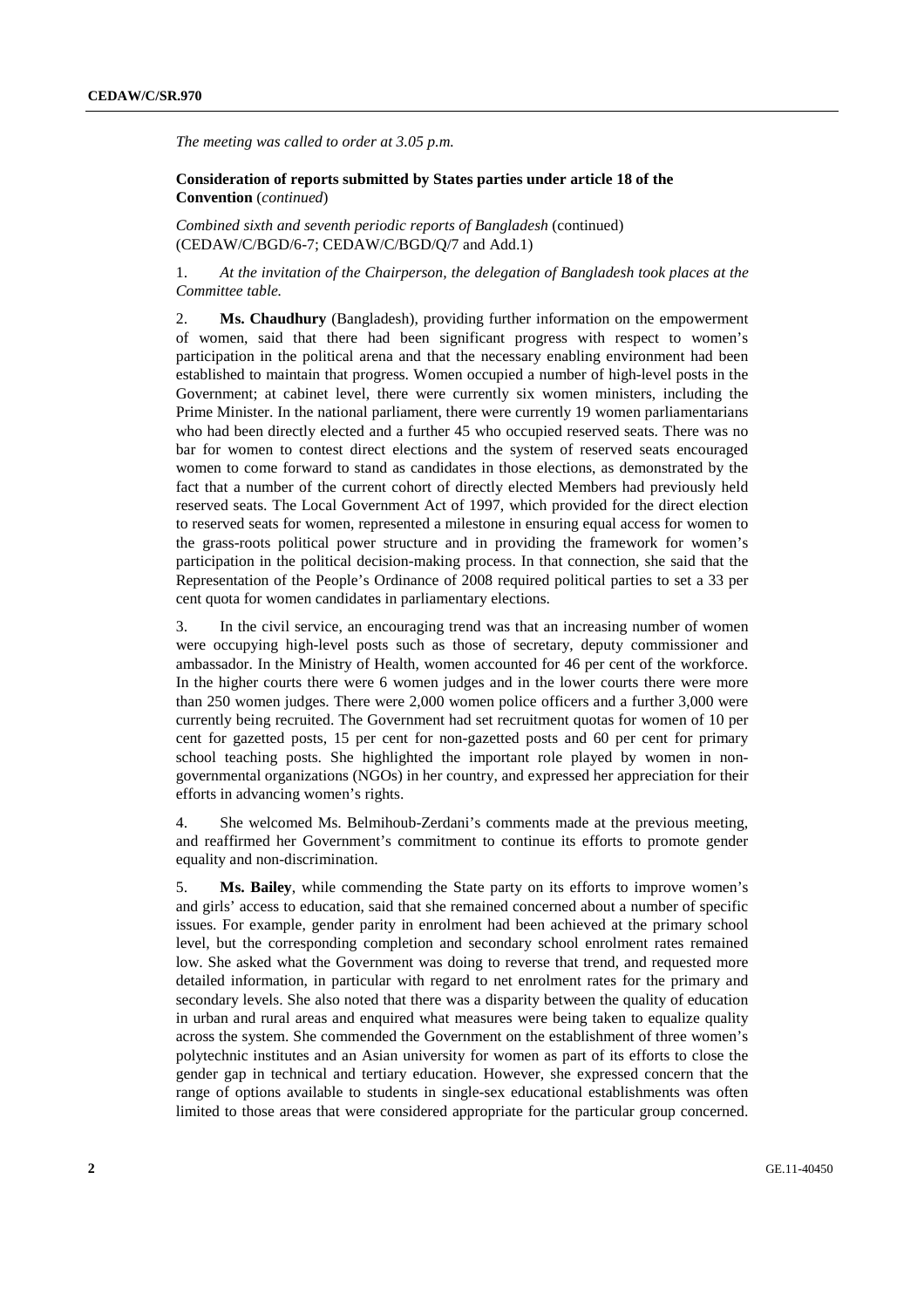She therefore asked the delegation to indicate whether students at those institutions had access to a full range of subjects. With regard to efforts to reduce the high school drop-out rate, she asked whether the measures to exempt some students from tuition fees and to assist with the purchase of books were specifically targeted at girls in rural areas and, if so, she would like to know what the eligibility criteria were.

6. She noted that, as part of the Government's commitment to increasing the proportion of women teachers at the secondary level, a development project had been implemented to promote employment, training and accommodation of women teachers in rural non-Government secondary schools. However, she would also like to know what measures were being taken in that regard in Government schools in urban and rural areas. She welcomed the introduction of a curriculum and teacher training modules aimed at ensuring a girlfriendly school environment and requested further information on their design, content and impact.

7. **Mr. Bruun** regretted the lack of gender-disaggregated data in the field of employment and information on the implementation of labour legislation. He hoped that the next report would include more detailed information on those points. Although legislation in Bangladesh recognized the principle of equal pay for work of equal value, information received by the Committee indicated that the legal definition of wages was narrow. Furthermore, he expressed concern that the fact that the Minimum Wage Board seemed to set very low minimum wages for certain female-dominated occupations might lead to a form of discrimination. He asked the delegation to comment on those matters.

8. With respect to sexual harassment in the workplace, he noted that the Labour Act of 2006 prohibited behaviour that was indecent or contrary to the dignity and honour of the female worker. However, he had doubts that such provisions were adequate to protect against sexual harassment and he therefore wondered what the Government was doing to improve protection in that area.

9. He expressed concern that legislation designed to protect female workers through their exclusion from participation in certain sectors might have a discriminatory effect. He asked whether the Government was planning to investigate that issue. He commended the State party on its efforts to eliminate child labour, but, in light of the low rate of school enrolment of girls, he asked what further measures the Government was taking in that connection. Lastly, he asked whether the Government had plans to ensure minimum protection for workers in the informal and agricultural sectors, the majority of whom were women.

10. **Ms. Ameline** asked whether women had been fully involved in designing and subsequently implementing sustainable development programmes. With respect to microcredit projects, she asked whether the Government had carried out impact assessments and, if so, what their findings had been.

11. **Ms. Bareiro-Bobadilla** requested statistics on the incidence of domestic work in Bangladesh and detailed information about the situation of domestic workers, in particular with regard to employment contracts, working hours and social security and pension rights.

12. **Ms. Arocha Domínguez** regretted that the State party had provided little disaggregated data on the situation of rural and urban women, indigenous women and women from religious groups. Such data was essential for evaluating whether the State party's programmes and legislation had been effective in promoting the advancement of women. The delegation should provide comprehensive data, either immediately, if available, or as soon as possible in writing.

13. The State party had implemented policies to promote women's sexual and reproductive health and reduce maternal mortality. Progress had been made but stereotypes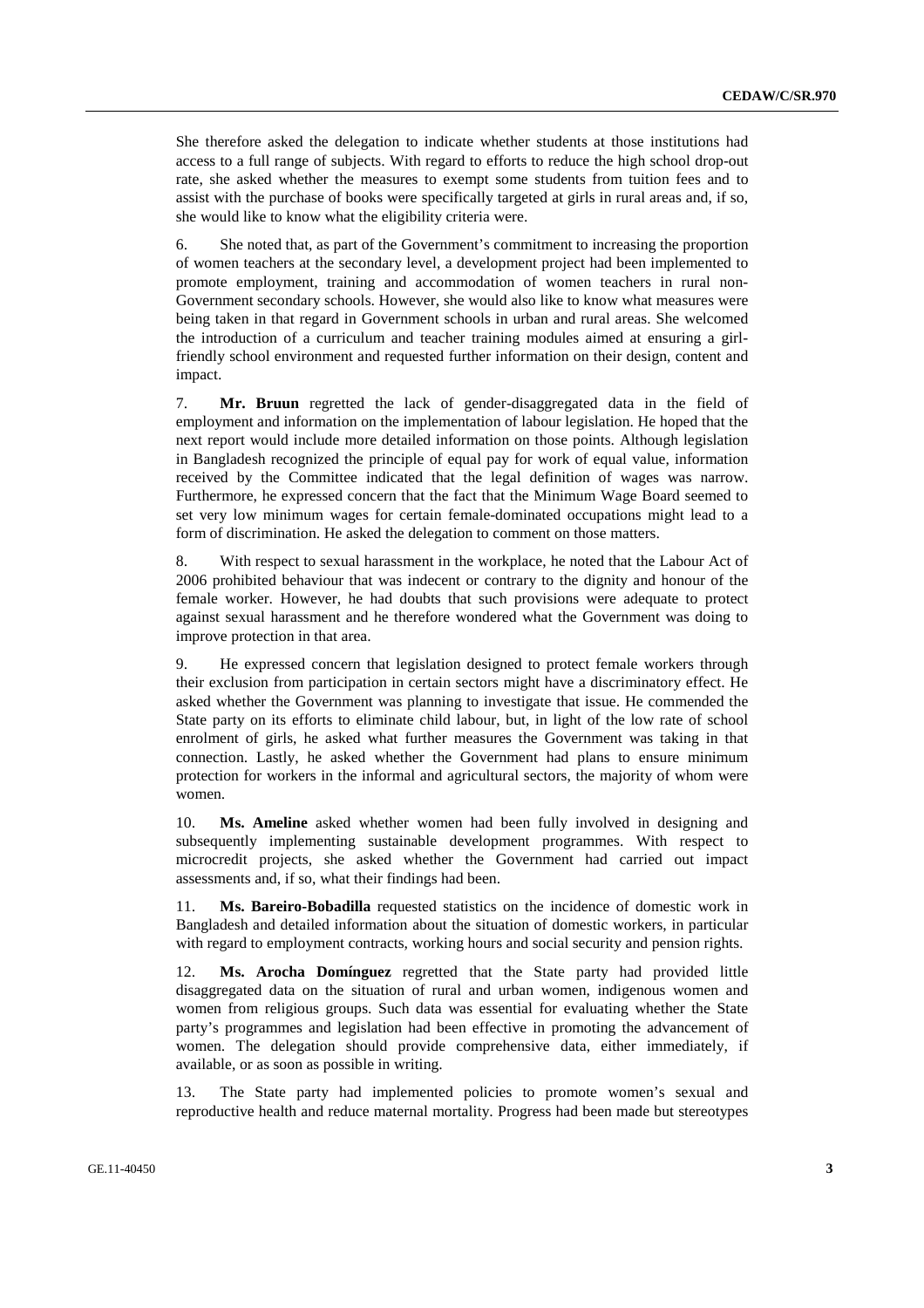and customary attitudes about the role of women continued to hinder women's ability to take decisions concerning their own reproductive and sexual health in such areas as family planning, use of contraception, access to health care and early termination of pregnancy. She drew the delegation's attention to articles 5 and 12 of the Convention in that regard. She wondered what measures the State party had adopted to promote family education, proper understanding of maternity as a social function and the common responsibility of men and women in the upbringing of children, as called for in article 5 (b) of the Convention, in particular through awareness programmes directed at men, including young men. Updated data on early marriage and pregnancy and the use of contraception should be provided as tools for assessing progress made towards guaranteeing the sexual and reproductive rights of women.

14. Very little information had been provided on HIV/AIDS in Bangladesh. She acknowledged that the prevalence rate was low, but stressed the importance of comprehensive data disaggregated by age group and gender in painting a clear picture of the situation. It was likewise important to increase awareness of HIV/AIDS with a view to protecting women's health, in particular given the fact that more women were active outside their homes, for example working in agriculture or in the business sector, which increased their risk of exposure to sexually transmitted infections.

15. **Ms. Rasekh** said that, while progress had been made towards implementing article 12 of the Convention, much remained to be done to ensure women's sexual and reproductive health and access to health care. Article 12 was an important article of the Convention yet the State party's periodic report contained little relevant data in that regard; comprehensive data should be provided to help the Committee assess whether progress was truly being made.

16. She welcomed the continued gradual reduction in maternal mortality to approximately 340 per 100,000 live births, but said that the mortality rate nevertheless remained high. Furthermore, most of the deaths were the result of preventable causes. More information should be provided on efforts being made to achieve the State party's Millennium Development Goal target of reducing maternal mortality to 143 per 100,000 live births. She enquired whether any data collection system existed for statistics on the causes of maternal mortality and the incidence of specific diseases and whether there had been any recent study of maternal mortality; if not, why not? She expressed concern that, according to the Committee's sources, violence was a contributing cause in 14 per cent of maternal deaths – a data collection system would help confirm or disprove that alarming figure.

17. She encouraged the State party to increase its efforts to raise awareness of women's sexual and reproductive rights and engage with civil society so as to combat traditional attitudes and stereotypes and strengthen legal provisions aimed at giving women more control over their own lives. Lastly, she requested information on measures to provide social support and services to women, particularly in the area of mental health, for example when dealing with depression or post-traumatic stress.

18. **Ms. Schulz**, turning to article 13 of the Convention, noted the pioneering use of microcredit schemes in Bangladesh to help lift women out of poverty, but wondered whether any effort was made to ensure that credit was granted solely for viable projects and prevent excessively onerous interest rates. She enquired whether any measures were being adopted to address the macroeconomic and structural problems that contributed to poverty among women, such as access to water and electricity. More information would also be welcome on what proportion of the State budget was allocated to such issues.

19. With regard to article 14 of the Convention, she said that although rural women were playing an increasingly important role in agriculture, the Committee had information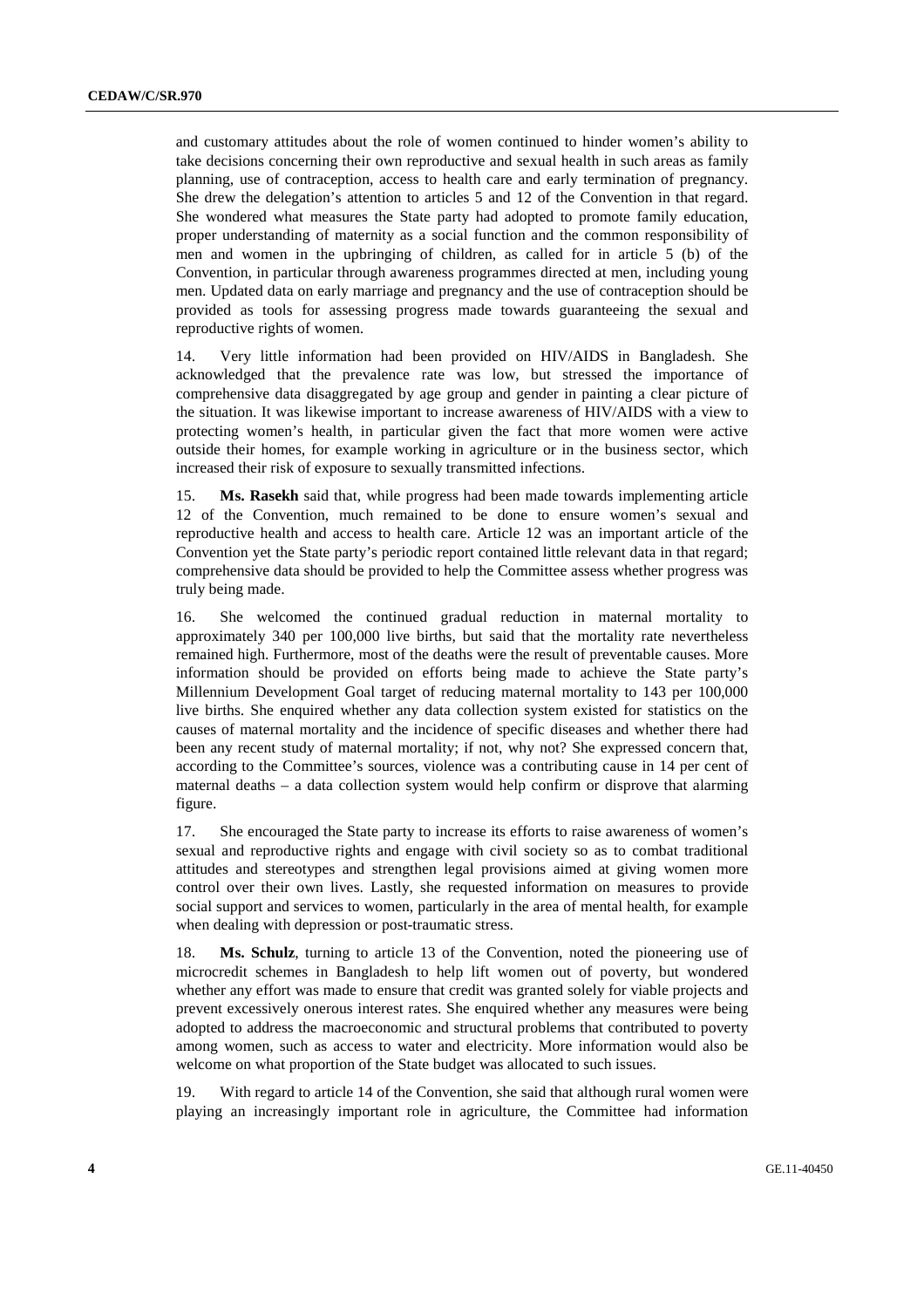according to which the amount of land controlled by women was in fact dwindling. She asked what steps were being taken to improve the situation of rural women and their food and economic security, for example, by making them more independent and providing them with their own land to farm. She also asked about measures to overcome such obstacles as the effects of globalization, climate change and lack of access to markets with a view to alleviating poverty among women.

20. More information on efforts to ensure respect for the rights of women with regard to access to health care and education would be most welcome. The Committee was especially concerned at the continued discrimination against specific groups of women, for example lower caste women, in such areas as housing, employment, freedom of movement and access to credit. The State party's written replies (CEDAW/C/BGD/Q/7/Add.1) described measures adopted to help disabled, older and indigenous women, but she wondered what types of assistance were offered. How many women were receiving support? Had any targets been established for reaching all women eligible for support?

21. **Ms. Zou** Xiaoqiao said that she regretted the lack of information provided in the State party's combined sixth and seventh periodic reports on the situation of rural women; comprehensive information should be provided in the next periodic report. She would like to know what policies were being adopted, for example with regard to access to health care and education, to assist rural women and whether progress was actually being made. Noting the high levels of poverty in Bangladesh, she asked whether the Government's poverty reduction and development strategies were proving effective in reducing poverty in general and among rural women in particular. While Bangladesh had been an innovator in the development of microcredit schemes, she asked whether the State party was working to facilitate women's ability to obtain credit, including microcredit, from traditional financial institutions.

22. **Ms. Chaudhury** (Bangladesh) said that strategies adopted to promote the enrolment of girls in school and prevent them from dropping out, such as waiving primary and secondary school fees for girls, had borne fruit: gender parity had been reached at the primary and secondary levels. Steps were also being taken to encourage girls to choose technical and vocational training programmes upon leaving junior secondary school. There were technical and vocational training centres and polytechnic and specialized schools throughout the country; it was proposed that some would operate on a double-shift basis. Furthermore, three polytechnic institutes for girls had been opened. However, the intention was not to segregate girl students; on the contrary, they were encouraged to attend the regular schools.

23. Education spending represented the largest single allocation in the national budget. There were nearly 19,000 secondary schools, more than 1,800 higher secondary colleges and approximately 1,470 general colleges, 9,370 madrasahs and 170 polytechnic institutes. The lack of textbooks had been identified as a problem; accordingly, in 2010, funds had been allocated to purchase some 19,000 books for girl students at the primary and secondary levels; in 2011, a further 23,000 books would be purchased.

24. As for the contribution of early marriage and pregnancy to girls' drop-out rates, she said that under the Child Marriage Restraint Act of 1929 the legal age for marriage was 18 for girls and 21 for boys. The Government had instructed the judicial and police authorities throughout the country to intervene to prevent underage marriages. Steps had also been taken to combat sexual harassment. The Mobile Court Act of 2009 had been amended to include section 509 of the Criminal Code dealing with stalkers. The mobile courts were empowered to prosecute cases of early marriage and sexual harassment. Infrastructurerelated issues, such as the lack of separate toilets for girls, that discouraged girls from attending school, had likewise been addressed. More than 39,000 toilets for girls were available in the nearly 19,000 secondary schools and there was at least one girls' toilet in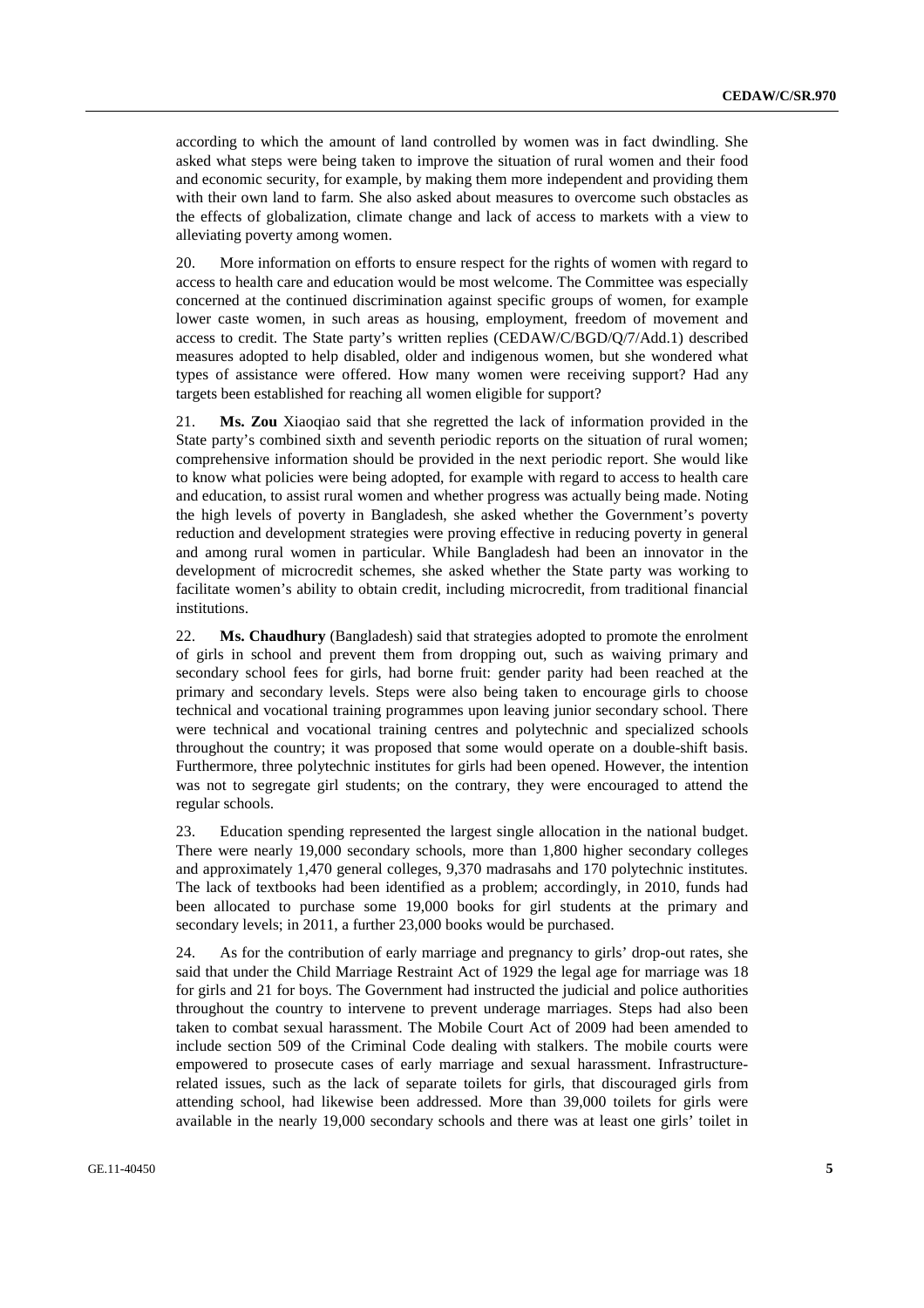every college. She acknowledged, however, that more needed to be done, for example, with regard to ensuring regular maintenance of girls' toilet facilities.

25. **Mr. Hannan** (Bangladesh) said that he wished to emphasize that the Government's aim in establishing single-sex schools, colleges and polytechnics was not to segregate girls and women from mainstream education, but simply to fill gaps in availability. The Government was committed to a secular, co-educational system.

26. **Ms. Chaudhury** (Bangladesh) said that equal opportunities and equal pay were guaranteed under article 19 of the Constitution and the Labour Act of 2006, respectively. Women had equal rights to social security and a social safety net had been developed to protect the most vulnerable.

27. Acknowledging the dearth of gender-disaggregated data, she assured Committee members that her Government was working to implement the recommendations made in the Committee's concluding observations on the previous periodic report, and that it was in the process of developing a data collection and analysis system that would enable it to monitor trends and the impact of Government measures in various areas, including employment and domestic violence. Once completed, the gender-disaggregated database would serve as a tool for assessing the effectiveness of the Government's genderresponsive budgeting strategy, enabling it to verify that increased allocations to women's projects brought tangible benefits for women.

28. Most female workers in the informal sector worked in domestic labour or agriculture. There was no specific regulatory framework protecting their rights. Wages, for example, were determined on a purely discretionary case-by-case basis. However, that gap would be filled by a new piece of legislation being drafted at that time. The Government was aware of the informal sector's contribution to the economy and the need to reflect employment conditions in that sector in national development policies.

29. Gender considerations had been incorporated into policies on climate change and women's needs were taken into consideration in reconstruction work following natural disasters. For example, shelters always included separate rooms with adjoining bathrooms for women and facilities for pregnant and breast-feeding women.

30. Reducing maternal mortality was a top priority and the Government was working hard to achieve the corresponding Millennium Development Goal. The rate had fallen but remained high. Remedial measures included a voucher scheme that gave women a comprehensive package of maternity benefits, including a one-off financial grant, three antenatal check-ups, safe delivery under the guidance of skilled birth attendants, one postnatal check-up and transportation costs. In addition, around 88,000 impoverished women in rural areas were receiving a monthly maternity allowance of 350 taka, payable for a period of two years. In 2010, monthly maternity allowances had also been introduced for breastfeeding working mothers in urban areas, including female Government workers.

31. The Government had embarked on a large-scale, grass-roots health-care initiative that envisaged the creation of over 18,000 community clinics nationwide. The aim was to achieve universal access to basic primary health care and ensure that Bangladesh attained Millennium Development Goals 4 and 5 by the 2015 deadline. By June 2010, more than 10,000 community clinics had already been operational and around 15 million patients had benefited. The clinics had been a major contributor to the advances in health indicators that had earned Bangladesh the United Nations Millennium Development Goals Award in 2010.

32. However, with statistics pointing to a shortage of skilled birth attendants and persistently high levels of home delivery, much remained to be done. To that end, the Ministry of Health had launched a far-reaching campaign to improve birthing facilities by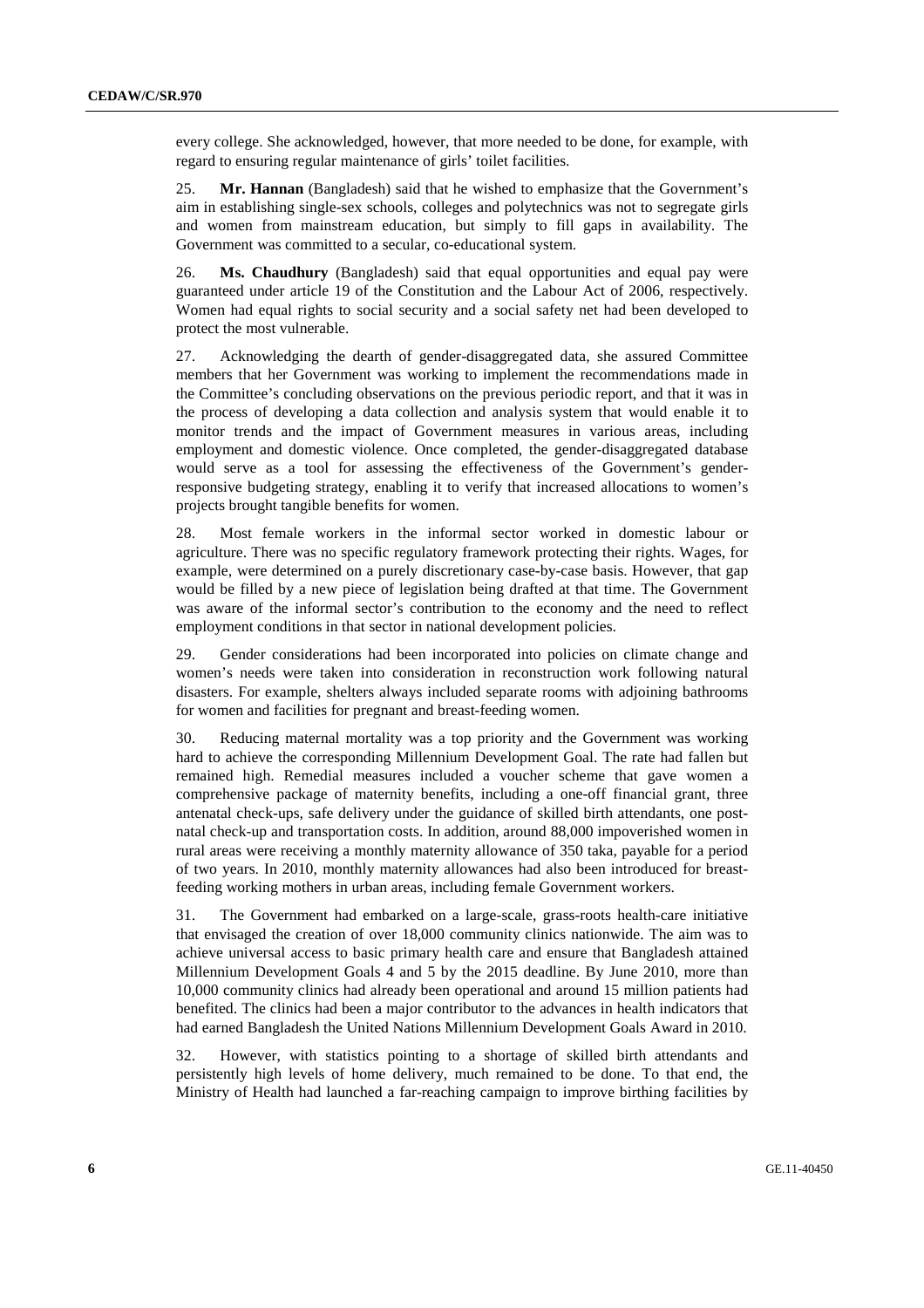upgrading skills, equipment and logistics. Additional neonatal, maternal and childcare services were also envisaged.

33. The Government's efforts to promote reproductive health and family planning emphasized the need for involving more men, increased cognizance of reproductive rights and responsibilities among both sexes, and greater female involvement in family decisionmaking processes. Teenagers and young adults were another policy focus due to benefit from targeted services at the community level under the national plan of action being developed at that time in implementation of the Government's Adolescent Reproductive Health Strategy.

34. The Government's commitment to promoting reproductive health, gender equality, female empowerment and HIV/AIDS prevention was also evident in the variety of additional awareness-raising and service initiatives detailed in paragraphs 38 and 39 of the written replies to the list of issues (CEDAW/C/BGD/O/7/Add.1).

35. The situation of rural woman was central to the National Strategy for Accelerated Poverty Reduction, which encompassed a range of measures to reduce female poverty, including direct financial support, food assistance, loans and training. The financial component extended the social safety net to include monthly allowances of 300 taka for widows and destitute women throughout the country, in addition to the pregnancy allowances mentioned earlier. Those allowances had been increased in the 2009/10 financial year, as had the number of beneficiaries.

36. Food insecurity was addressed mainly through the Vulnerable Group Development Programme, initially supported by the United Nations World Food Programme (WFP), but now funded directly by the Government, with technical support from WFP, to ensure its long-term sustainability. Under that Programme, women living below the poverty line received monthly rations of rice and other foods combined with a package of services, including life skills and employment training. Around 80,000 women in remote areas were currently receiving monthly allowances of 400 taka together with training in incomegenerating skills at that time. On completing their training, they would receive a grant of 7,500 taka to fund the purchase of productive assets such as cattle or sewing machines that would help secure their economic independence.

37. Other programmes designed to increase self-sufficiency in rural areas included the One House, One Farm project and a system of easily accessible credit to fund training in agricultural skills and non-farm activities such as handicrafts and sewing. The development of non-farm rural activities was an effective poverty reduction strategy that the State party would be incorporating into its next five-year development plan. In addition, the Government supported small- and medium-sized female-run businesses through the provision of collateral-free loans, while older women and women with disabilities were entitled to specific allowances.

38. Microcredit had been a source of contention and more research was needed to determine whether support of that kind genuinely helped to alleviate poverty. Not all women necessarily had the requisite business skills and, while loans undoubtedly assisted initially, high interest payments sometimes became a burden subsequently. The Government was still studying the pros and cons. However, it had no reservations about the importance of social safety net programmes and skills development to poverty reduction strategies. Microcredit might be a component of those strategies even if it was shown to be ineffective in isolation.

39. **Mr. Hannan** (Bangladesh) said that, with enrolment parity now achieved in rural, primary education, within the next 10 years every household, including the most impoverished, should have at least one enlightened, educated female. That situation would change the face of the rural economy. The community health clinics would also contribute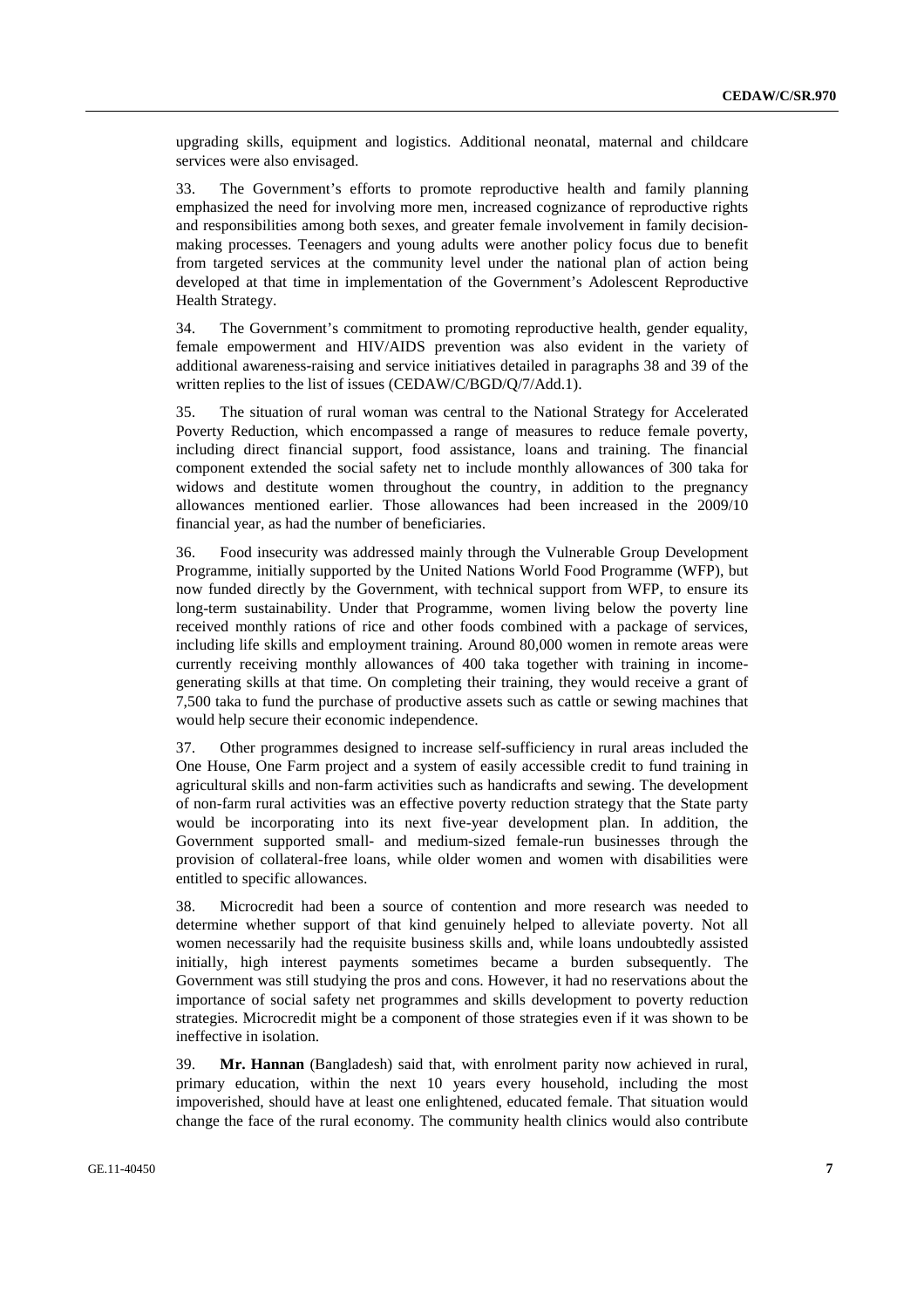to that transformation; the aim was that they should provide training as well as treatment so that local women could ultimately assume their management, with the Government acting solely as initiator and facilitator.

40. Bangladesh was confident that its Millennium Development Goal for maternal mortality would be attained; the statistics were in its favour, and the benefits of its education and health-care strategies would be cemented over time. He hoped that the Committee would be able to verify the success of those strategies when it considered the next periodic report of Bangladesh.

41. **Ms. Chaudhury** (Bangladesh) said that she would provide answers to Ms. Bailey's questions regarding higher education in writing.

42. **Ms. Schulz** asked for further information about land ownership, specifically female ownership and what was being done to give women greater control over the land they cultivated. She also sought information about measures to support Dalit women and improve their social status.

43. **Ms. Rasekh** said that bringing women's health up to international standards was undoubtedly a challenge for developing countries and that the progress of Bangladesh in that area must be applauded. She wished to emphasize, however, that there was a difference between access to health care and access to quality health care. If the community clinics did not provide quality care, women would not benefit, and maternal mortality and other indicators would not fall, no matter how extensive the network. She would therefore like to know how the Government ensured that quality increased in line with coverage, given the constraints on its budget, especially in the light of shadow reports indicating that less than 25 per cent of women in Bangladesh had access to comprehensive, quality prenatal care.

44. Lastly, recalling that Bangladesh ranked among the world's most densely populated nations, she asked if the State party had a specific population policy and, if so, how that policy impacted on women's health and reproductive rights.

45. **Ms. Zou** Xiaoqiao said that, according to alternative sources of information available to the Committee, gender discrimination in Bangladesh remained a powerful obstacle to the realization of the right to food. In consequence, women were more malnourished than men and that in turn contributed to the low birthweight and high infant mortality in both girls and boys. She asked what measures the Government was taking to deal with that problem.

46. **Ms. Chaudhury** (Bangladesh), on the subject of land ownership for women, said that the Government had a firm guideline covering the leasing of agricultural land, namely that it should be leased to a husband and wife on equal terms. She undertook to supply more detail on land ownership for women at a subsequent time.

47. The issue of the Dalits was not a major problem. They enjoyed the same rights, and the same protection under the law as any other people, and special support could be provided by the Government if they considered that they were the victims of discrimination.

48. Access to health care was a major concern. Given the country's lack of resources, it was always difficult to meet the challenges as fully as the Government would wish, and thus priorities had to be set. The Government recognized the importance of quality health care, but the first step was to establish the facilities for basic health care. It was also possible to add major tasks to the Annual Development Project (ADP), as joint undertakings between the Government and its development partners. For example, the voucher scheme project to provide antenatal and post-natal care could be expanded under the ADP to cover the whole country.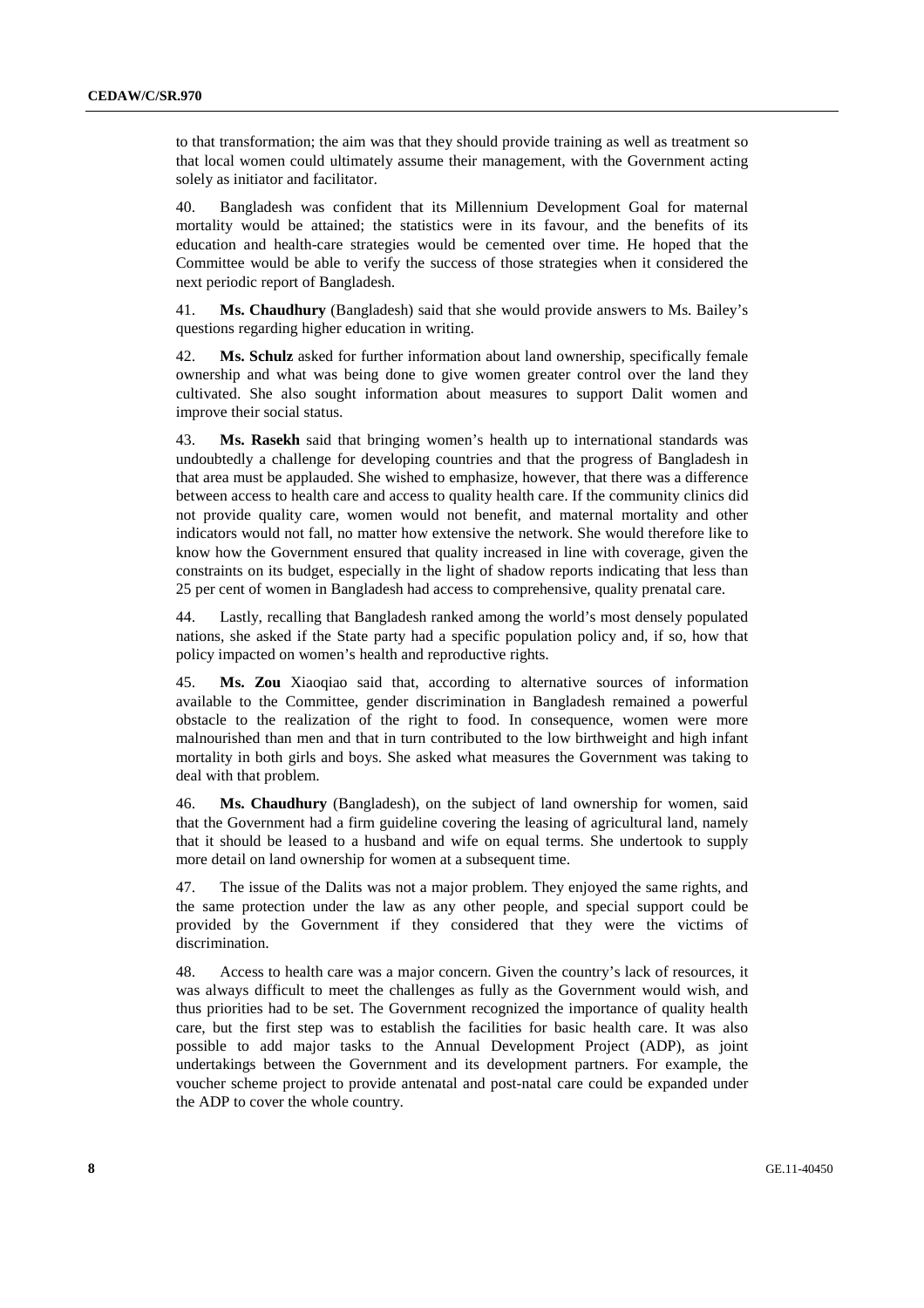49. **Ms. Halperin-Kaddari** reiterated the Committee's overall concern at the absence of a civil system of marriage and divorce in Bangladesh, which was a violation of human rights in general and discriminatory against women in particular. Much had been said earlier in the dialogue about laws relating to personal status, and the Committee had been informed that the possibility of a uniform family code had been discussed. She asked for further details of which matters were considered to fall under personal law, and therefore to be governed by religious laws, and excluded from the constitutional equality provision.

50. She sought clarification of the existing law regarding marital property. Upon divorce, what share of the property accumulated during the marriage were women entitled to keep, and did that share differ according to the religion of the couple concerned? Were women subject to the different religious rules on inheritance, rules that either did not recognize their inheritance rights at all or at best accorded them a meagre share? What weight was placed on the principle of the best interests of the child when custody was being determined?

51. None of the issues she had just mentioned had been covered in the State party's reports, perhaps because of a mistaken impression on the part of the State party that having entered reservations it was exempt from the obligation to provide information. She suggested that a progressive approach could be adopted to improve women's rights in such areas, even under an overall regime of personal status legislation. For example, all economic consequences of marriage could be redefined as civil contractual matters, and the concept of sharing in marital property could be drawn from the implied contracts theory that could be attributed to every marriage.

52. **Ms. Awori** wondered how in practical terms a uniform family code would work in a country like Bangladesh, with its variety of conflicting religious-based laws. She sought the delegation's comments on reports that men and women did not have the same rights in marriage and in the family, especially in relation to acquisition and ownership of property. She noted that the Government had recently introduced compulsory birth and marriage registration, but wished to know whether that was being enforced, and, if so, how.

53. While it was commendable that the minimum age for marriage had been raised, the fact that it was 18 for girls and 21 for boys could be regarded as discriminatory. The Government had pronounced a prohibition on child marriages, yet alternative sources of information asserted that it was not enforced at all, and that 68 per cent of girls were married below the age of 16. She invited the delegation to comment on that assertion.

54. She requested information on the implementation of the Guardianship and Wards Act, which dated back to 1890. It seemed to be discriminatory, in that women had no right to guardianship over their children, and to custodianship over boys only until the age of 7 and over girls until puberty.

55. **Ms. Chaudhury** (Bangladesh) said that the Government was willing to engage in discourse on the possibility of introducing a uniform family code, and to seek the most effective way to do so. A balance would have to be struck among the various religious groups and their different interests, which would require extensive debate in order to reach consensus.

56. The issues of marriage, divorce, maintenance, custody and guardianship all fell within the scope of personal law, and were thus regulated by each religion's personal law. With regard to marital property, Islamic law had the concept of dower money, which in the event of divorce the woman was entitled to keep, as established in the marriage contract. Other than that, there was no concept of sharing marital property, but a divorced woman was entitled to keep her own property, if she had any. Women had a right to maintenance, which the husband was obliged to supply for as long as the marriage existed. Women were